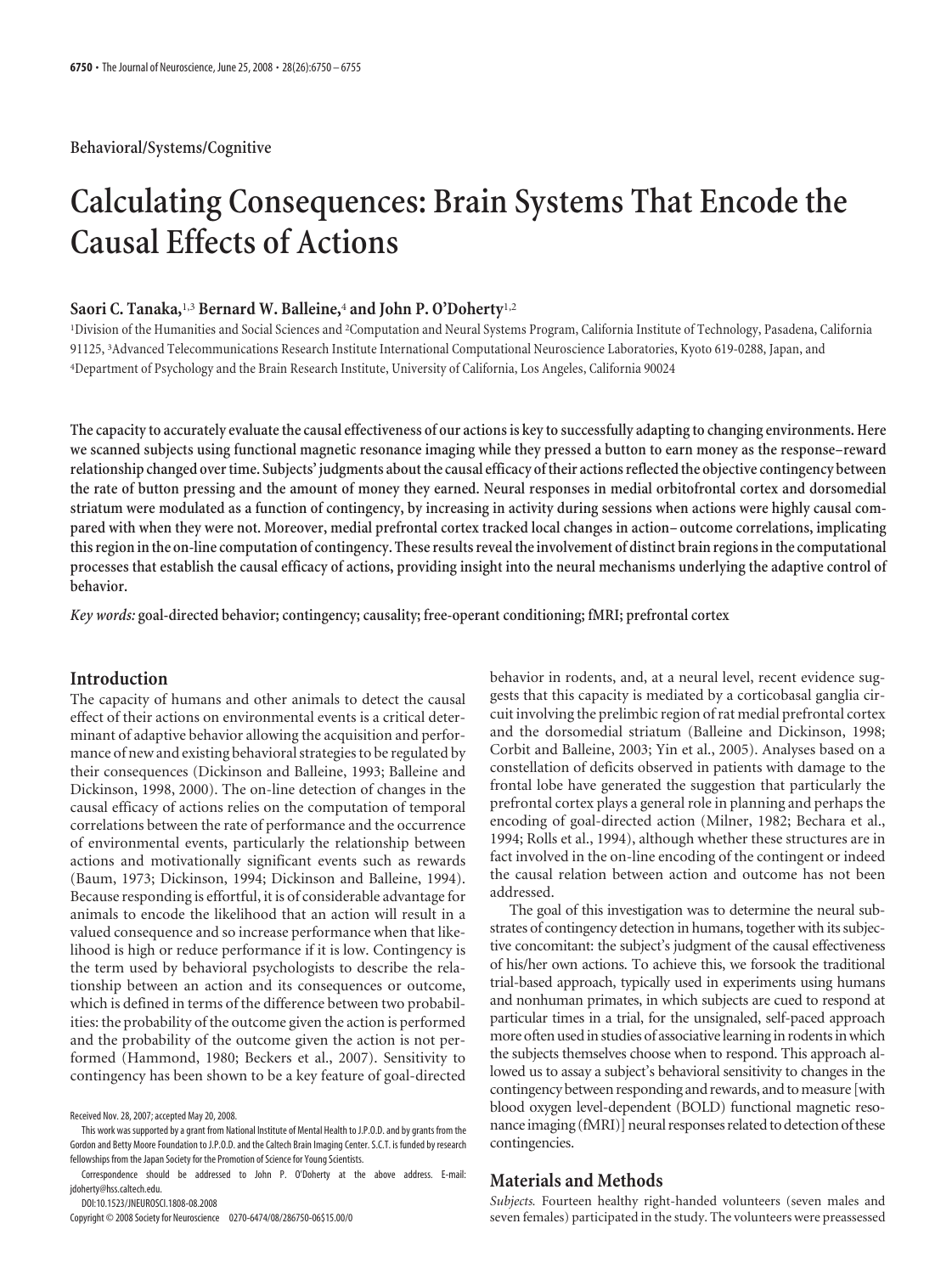

Figure 1. Experimental task. A, Example of the structure of a single session. Each experiment consisted of four sessions lasting 5 min each. Asinglesession includes five "RESPOND" blocks, in which thesubject made button presses, and five "REST" blocks. At the end of each session, subjects rated how causal their button presses were in earning money on a scale from 0 to 100. B, Example ofthe eventschedule ofthe RESPOND block.Whenthesubject pressedthe button,thestimulus onthescreenturned yellow for 50 ms. Reward (25 cents) was delivered at the first button press after the 10th response (on average) on the VR10 schedule.

to exclude those with a previous history of neurological or psychiatric illness. All subjects gave informed consent, and the study was approved by the Institutional Review Board of the California Institute of Technology. One subject was later excluded from the analysis because of a complete lack of responding on one of the schedules.

*Experimental procedures.* To maximize experimental variability in the response–reward contingencies experienced by our subjects, we used two different types of reward schedule: variable-ratio (VR) schedules, in which subjects were rewarded according to the number of responses performed, and variable-interval (VI) schedules, wherein subjects were rewarded not in proportion to the number of responses made, but according to the interval between successive rewards. Because of methodological constraints imposed by the fMRI method, we randomly interspersed 30 s blocks of responding on these different schedules with rest periods ("REST" block) (Fig. 1*A*), which were explicitly cued to the subjects. Otherwise, responding was self-paced and unconstrained during the "active" periods ("RESPOND" block). The order of presentation of the blocks was randomized throughout.

Within each block of responding, subjects were invited to freely press a button as often as they liked to obtain monetary rewards, which were in 25 cent units distributed according to four schedules of reinforcement (Fig. 1*B*): a VR10 schedule, in which subjects are rewarded on average for every 10 responses; a VI4 schedule, in which subjects are reinforced on average every 4 s; a VR-yoked schedule, in which the number of responses to reward was yoked to those pertaining to the number of responses made for reinforcement during performance of the VI4 schedule from the preceding subject; and a VI-yoked schedule, in which subjects were reinforced according to the intervals to reward experienced by the preceding subject during performance of the VR10 schedule.

At the end of each session, subjects were asked to rate how causal their actions were, i.e., whether making a response caused them to receive money, using a scale from 0 to 100, where 0 indicated not causal and 100 indicated strongly causal. Subjects completed four sessions of 5 min, each associated with a specific schedule the order of which was counterbalanced across subjects.

In this study, we used both variable-ratio and short variable-interval schedules to allow subjects to sample across a broad contingency space to create variance in both subjective causality judgment and objective contingency. The decision to use both variable-ratio and variable-interval schedules was based on previous findings in rodents suggesting that these schedules produce the greatest variation in the experienced action– outcome contingency (Dickinson et al., 1983; Dawson and Dickinson, 1990; Dickinson, 1994). This variability in contingency is partly explained by the fact that interval schedules typically decouple response rate and reward rate, leading to a lower contingency on those schedules, particularly compared with ratio schedules, which, by virtue of the tight coupling

between response rate and rewards, can lead to a higher contingency estimates. However, in the present study we did not find either consistent or significant differences in the degree of contingency or in causality judgment across these schedules, largely because we used rather short intervals in the VI schedules (VI4), so as to match the inter-reinforcement interval as closely as possible to the low VR (VR10) schedules. Therefore, instead of comparing across schedules, we took advantage of intrinsic variability in the degree of contingency across schedules within subjects, by comparing responses elicited on schedules with high and low objective contingencies within each subject regardless of which schedule fell into these categories between subjects.

*Imaging procedures.* A 3 Tesla scanner (MAGNETOM Trio; Siemens) was used to acquire both structural T1-weighted images and T2\*-weighted echoplanar images (repetition time  $= 2.81$  s; echo time  $= 30$  ms; flip angle  $=$ 90°; 45 transverse slices; matrix =  $64 \times 64$ ; field of view  $= 192$  mm; thickness  $= 3$  mm; slice

 $gap = 0$  mm) with BOLD contrast. To recover signal loss from dropout in the medial orbitofrontal cortex (mOFC) (O'Doherty et al., 2002), each horizontal section was acquired at 30° to the anterior commissure–posterior commissure axis.

*Data analysis.* We used SPM2 (Wellcome Department of Imaging Neuroscience, Institute of Neurology, London, UK) for preprocessing and statistical analyses. The first four volumes of images were discarded to avoid T1 equilibrium effects. The images were realigned to the first image as a reference, spatially normalized with respect to the Montreal Neurological Institute (MNI) echoplanar imaging template, and spatially smoothed with a Gaussian kernel (8 mm, full width at half-maximum). We used high-pass filter with cutoff  $= 200$  s.

For each subject, we constructed an fMRI design matrix by modeling each "respond" period within a session as a 30-s-long block. To allow for initial learning and stabilization of responding, we modeled the first RESPOND block separately from the other four RESPOND blocks. Behavioral analysis confirmed no significant differences between the second and fifth blocks (using paired *t* tests) on a range of behavioral measures including response number, response rate, number of responses per reinforcer, intervals per reinforcer, and total reinforcers obtained, confirming that learning effects were stable by the end of the first RE-SPOND block and thereby justifying our inclusion of the last four blocks as representative of stable responding sessions. These regressors were convolved with a canonical hemodynamic response function. Motion parameters were entered as additional regressors to account for residual effects of head motion. The design matrix was then regressed against the fMRI data to generate parameter estimates for each subject. Contrasts of parameter estimates between sessions were then entered into a subsequent between-subject analysis to generate group-level random-effects statistics. All coordinates indicate the MNI coordinate system.

To compute the objective contingency for each schedule as experienced by the subjects, we divided up each session into 10 s bins and counted the number of responses performed within each 10 s bin and the number of outcomes received in each bin. We then tabulated these two variables and computed the overall correlation across bins between the number of responses made and the number of outcomes received per bin across the whole session. Those schedules with a high correlation coefficient are, therefore, those with a high contingency between the rate of change of responding over time and the rate of reward delivery, whereas schedules with a lower correlation generate a weaker response–reward contingency.

For the correlation analyses reported in Figure 3, *D* and *E*, we performed a more fine-grained analysis of the local computation of contingency within each 10 s interval of responding for the subjects. We divided each 10 s time window into 200 ms bins and created two vectors (of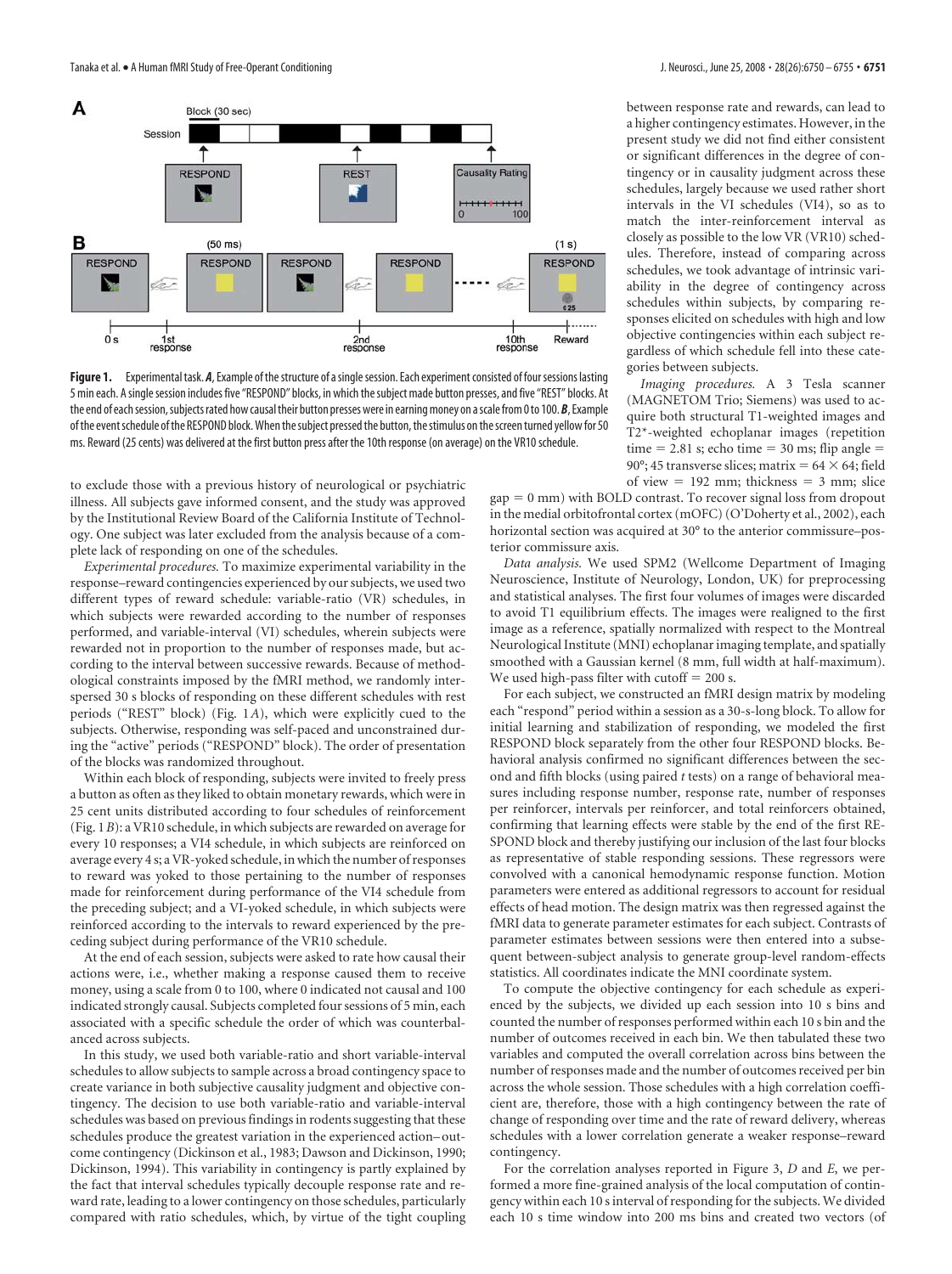

**Figure 2.** Plot of causality value against global objective correlation.

length 50), one for responses and one for rewards. We entered the number of responses that occurred in each 200 ms bin within the interval. If no response occurred within that bin, a zero was entered. Because of the short time length of the bin, for each bin usually either no response occurred or a single response occurred. Similarly, for the reward vector, we entered for each bin the number of rewards obtained in that 200 ms interval and zero otherwise.We then computed a correlation between the number of responses and rewards obtained in each bin across the 10 s interval.

We computed the correlation between the number of responses performed and the number of rewards obtained for each 200 ms bin across every 10 s time window. We then extracted the BOLD signal averaged across those voxels in each region of interest found to show significant effects in the contrast of high  $-$  low objective contingency at  $p < 0.01$ , and averaged the resulting time series into 10 s bins. We next performed a regression analysis of the binned BOLD data against the local objective contingency, after adjusting the data for the effects of between subject variance.

## **Results**

#### **Behavioral results**

We found a highly significant correlation between objective contingency and subjective causality ratings calculated across all subjects and sessions ( $R^2 = 0.63; p = 0.5 \times 10^{-5}$ ) (Fig. 2). To assess this result further, we took the schedule with the highest and lowest objective contingency measure for each subject and compared their associated causality judgments (the specific schedules assigned to each condition for each subject are listed in supplemental Table 1, available at www.jneurosci.org as supplemental material). The high-contingency schedules (65.8  $\pm$  5.3; mean  $\pm$ SE) were associated with significantly higher causality judgments than the low-contingency schedules (41.5  $\pm$  7.2), across subjects  $(t = 3.771; df = 12; p < 0.005$ , one-tailed paired *t* test). These results suggest that subjects were sensitive to relative changes in contingency and that this was reflected in their subjective causality judgments. It is possible, however, that the different schedules induced other effects that could have produced the changes in causality and, to assess this, we also compared other possible differences between the contingencies that could potentially have influenced the results, including the intervals between successive rewards (high, 4.21  $\pm$  0.94; low, 5.23  $\pm$  0.77), the number of responses made per reward (high,  $9.35 \pm 0.97$ ; low,  $10.7 \pm 1.2$ ), and the total number of rewards obtained (high,  $357 \pm 45$ ; low,  $274 \pm 35$ ). None of these measures showed significant differences as a function of contingency (at  $p < 0.05$  in paired *t* tests), helping

to rule out confounding explanations for the subsequent imaging results. Response rates and variability in response rates across each session are shown in supplemental Figures 1 and 2, respectively (available at www.jneurosci.org as supplemental material). Paired *t* tests revealed no significant difference in the overall response rates (high, 2.74  $\pm$  0.30; low, 2.24  $\pm$  0.34), nor in the variance in response rates (high, 0.695  $\pm$  0.092; low, 0.685  $\pm$ 0.094) as a function of contingency (high vs low).

### **fMRI results: effects of contingency**

We next contrasted the average evoked BOLD signal during the high-contingency schedule with that elicited during the lowcontingency schedule, to detect brain regions showing changes in activity as a function of differences in objective contingency. We found that three regions in particular showed significant effects of contingency: the medial prefrontal cortex (mPFC) [significant at  $p < 0.05$ , corrected for small volume (SVC)] (Fig. 3A), the mOFC ( $p < 0.05$ , SVC) (Fig. 3*B*), and the dorsomedial striatum (specifically anterior medial caudate nucleus;  $p < 0.001$  uncorrected) (Fig. 3*C*) (see supplemental Table 2, available at www. jneurosci.org as supplemental material).

We then looked at a finer 200 ms time scale to see how neural activity in our regions found to be sensitive to contingency changed over time as a function of local fluctuations in the correlation between responses and rewards during performance. We computed the local objective contingency within each 10 s time interval of task performance, by counting the number of responses and rewards in 200 ms bins within that interval, and computing the contingency across the whole 10 s window between these variables (see Materials and Methods).We computed the correlation between average evoked BOLD signal in each 10 s window and the local objective contingency from each of the areas that we previously found to be sensitive to contingency, and we found a highly significant correlation between the local objective contingency and averaged BOLD signal in only one of three of the areas: the mPFC ( $R^2 = 0.72$ ;  $p = 0.0021$ ) (Fig. 3*D*). No significant correlations were found in the other two regions. Although mPFC is known to also respond to receipt of rewarding outcomes (Elliott et al., 1997; O'Doherty et al., 2001; Knutson et al., 2003), there was no significant correlation between the overall reward rate and activity in this area ( $R^2 = 0.053$ ;  $p = 0.62$ ) (Fig. 3*E*), ruling that out as a potential explanation for our results. These findings suggest, therefore, that the medial prefrontal cortex is involved in the on-line computation of contingency.

#### **fMRI results: subjective causality**

Finally, we tested for areas showing changes in activity related directly to the subjects' own subjective causality ratings over sessions. A comparison between schedules with high compared with low causality ratings revealed significant effects in the mPFC (Fig. 4*A*). Although many other areas were also activated in this contrast (supplemental Table 3, available at www.jneurosci.org as supplemental material), a plot of the parameter estimates for each of the activated areas revealed that mPFC was one of only three regions showing a linearly increasing response profile as a function of increasing causality judgments across all of the four sessions for each subject (the other two regions showing linear changes with causality are lateral OFC and a more dorsomedial area of prefrontal cortex shown in supplemental Fig. 3, available at www.jneurosci.org as supplemental material). This result suggests that mPFC is not only involved in computing the local objective contingency between responding and rewards, but that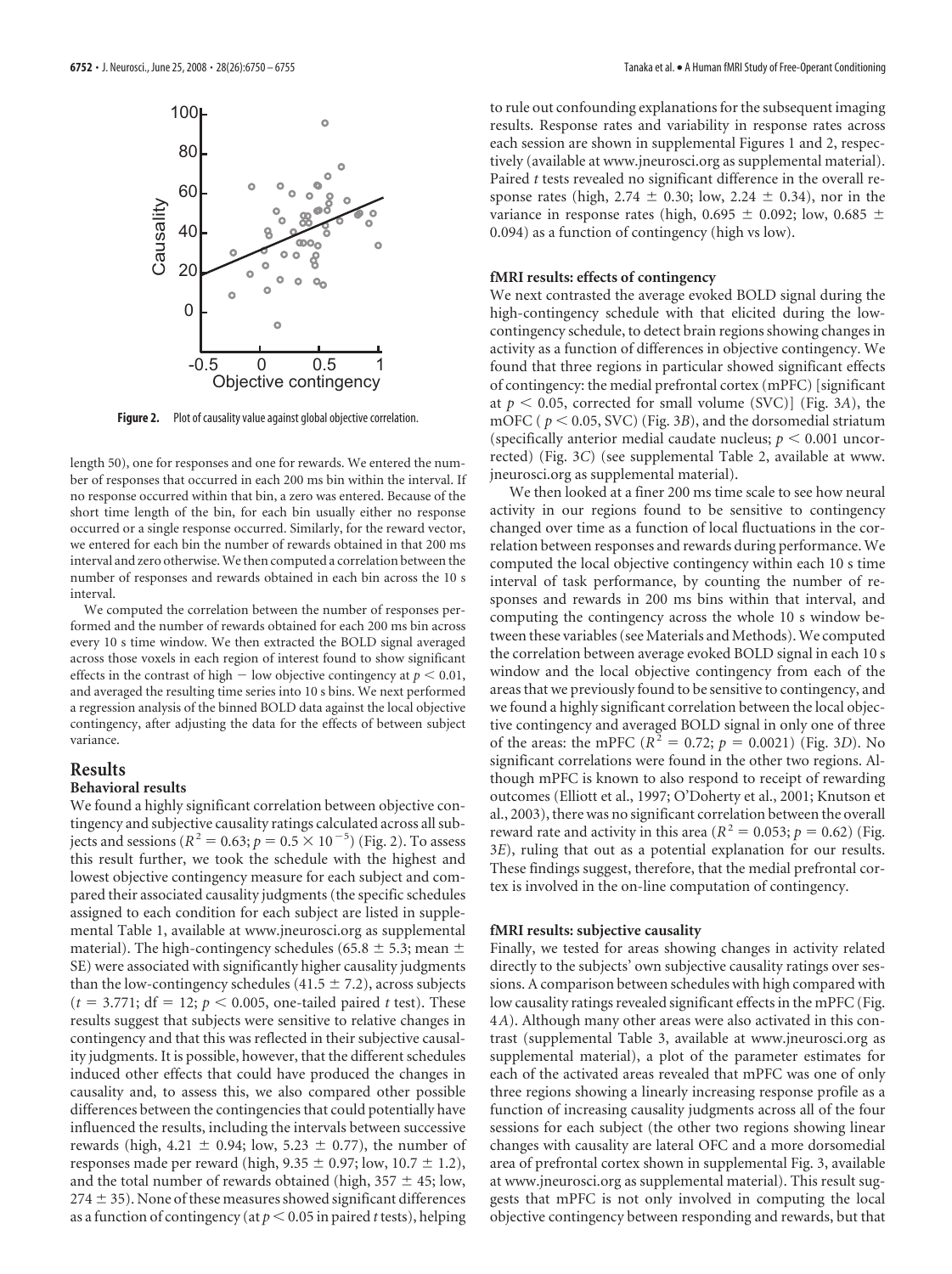

Figure 3. *A-C*, Voxels showing significant correlations with the global objective correlation in the mPFC  $[(x, y, z) = (-6, 52, -10); p < 0.05$ , SVC with a 5 mm sphere centered at  $(6, 57, 67)$  $-6$ ) (Hampton et al., 2006); *A*], mOFC [(*x*, *y*, *z*) = (-2, 30, -20); *p* < 0.05, SVC with a 5 mm sphere centered at  $(-3, 36, -24)$  (Valentin et al., 2007); **B**], and dorsomedial striatum [anterior caudate nucleus;  $(x, y, z) = (6, 10, 20)$ ;  $p < 0.001$ , uncorrected; *C*]. Bar plots show parameter estimated at each peak voxel sorted by global objective correlation. *D*, Plot of averaged BOLD signal extracted from mPFC, against the local objective correlation and regression slope  $(R^2 = 0.72; p = 0.0021)$ . *E*, Plot of averaged BOLD signal extracted from mPFC against reinforcement rate and regression slope ( $R^2 = 0.053; p = 0.62$ ). Error bars  $= 1$  SEM.

activity in this area also tracks subjective judgments about the causal effectiveness of a subject's own behavior.

# **Discussion**

Our findings implicate a network of brain regions involving the medial prefrontal cortex, medial orbitofrontal cortex, and dorsal



**Figure 4.** Voxels showing significant activation in the high-causality condition in the mPFC  $[(x, y, z) = (-10, 50, -10); p < 0.001$ , uncorrected], and parameter estimates sorted at the peak voxel of the mPFC by causality value. Error bars  $=$  1 SEM.

striatum (specifically anterior medial caudate nucleus) in computing the causal effectiveness of an individual's own behavior (Balleine, 2005; Balleine and Ostlund, 2007). These findings suggest that this network of brain regions may be responsible for the adaptive control of action selection in situations in which the temporal relationship between actions performed and rewards obtained vary over time. Sensitivity to the contingency between actions and reward delivery is indicative of goal-directed or action– outcome learning in rats (Balleine and Dickinson, 1998). Thus, the areas identified in the present study are also candidate regions for mediating goal-directed action selection in humans.

The results of the present study also demonstrate the utility of using a free-operant paradigm to study human instrumental learning. Typically in the human and indeed nonhuman primate literature, action selection is studied in a trial-based manner, in which after the onset of a cue, a single response is triggered. However, in the free-operant case, responding is unsignaled and self-generated, thereby allowing us to explore the means by which subjects can modulate their responses as a function of changes in reward contingencies over time, an issue not easily addressable through standard trial-based approaches. Furthermore, the degree of similarity between the free-operant approach used here and that typically used in rodents makes it possible to build bridges between these two literatures and establish the degree of homology between the brain systems mediating instrumental learning in rodents and humans.

Our results suggest distinct contributions for different parts of prefrontal cortex and striatum in implementing goal-directed behavior. Whereas mOFC and dorsomedial striatum were more engaged by situations with a high compared with a low contingency, suggestive of a role for these regions in mediating control of behavior by the goal-directed system, the mPFC, was also found to be sensitive to changes in local contingency between responding and reward delivery, suggesting that this region may play a direct role in the on-line computation of contingency. These findings raise the interesting possibility that the corticostriatal circuitry involved in computing the causal efficacy of actions may be anatomically distinct from those circuits involved in using that knowledge to select and implement a course of action. The fact that mPFC contained representations of on-line causality, whereas dorsomedial striatum did not contain these representations but nevertheless was modulated by contingency, suggests that in this case, signals in mPFC might be used to guide activity in its dorsomedial striatal target area. Similarly, an interaction has been described previously between prefrontal cortex and dorsomedial striatum in a rather different task context, albeit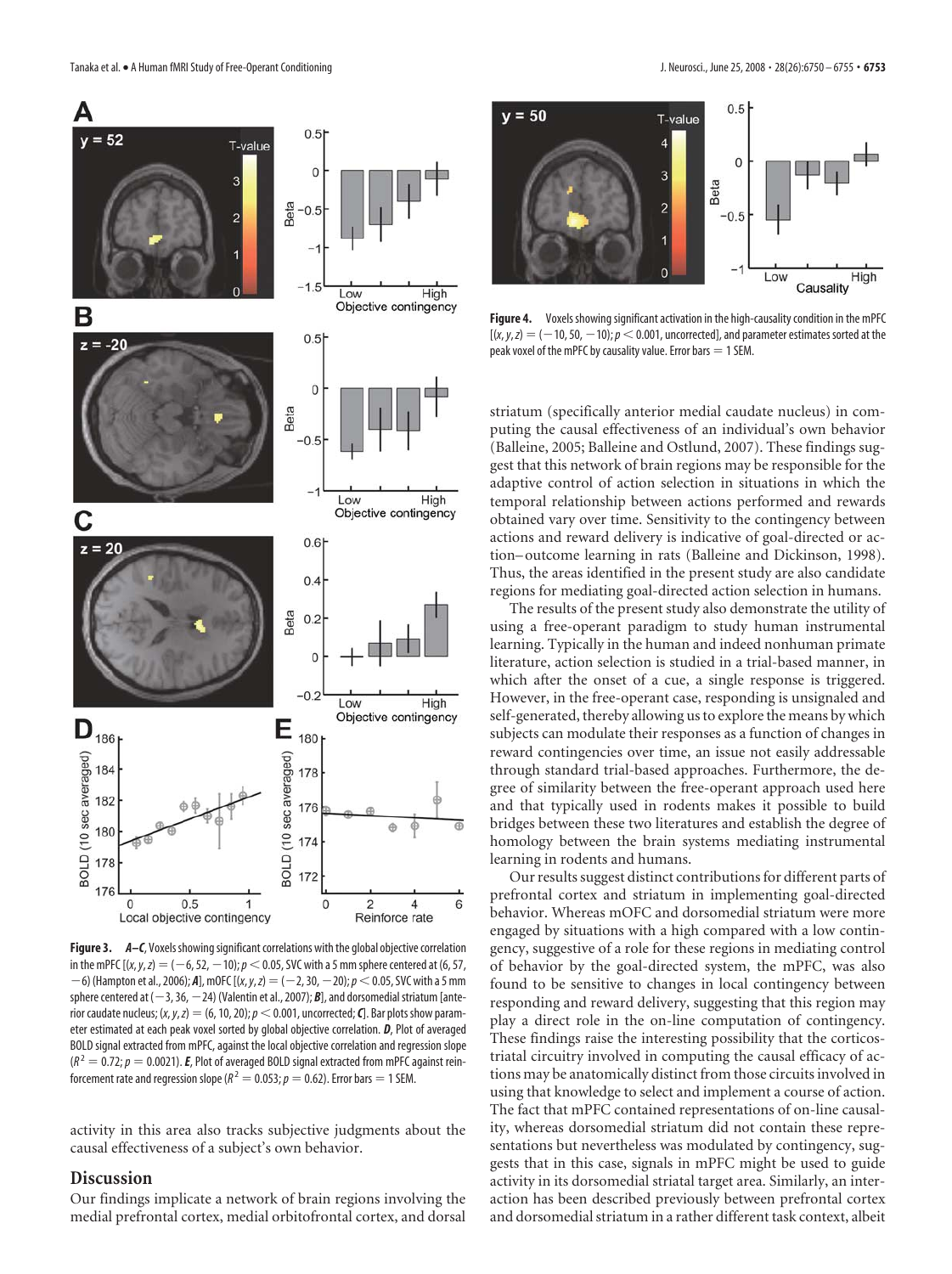running in the converse direction to that proposed here (Pasupathy and Miller, 2005).

A number of previous studies have reported a role for dorsal striatum in processes related to contingency learning in humans. Delgado et al. (2005) used a trial-based approach to changes in neural activity over time while subjects learned instrumental associations. Activity in caudate at the time of choice was found to be present during initial learning of contingencies, but decreased over time as subjects learned the contingent relationship between responses and outcomes. Tricomi et al. (2004) reported an increase in activity in this area while subjects perceived an instrumental contingency compared with when no such contingency was perceived, even though subjects were in actuality always in a noncontingent situation. The present study demonstrates that caudate is directly modulated as a function of the degree of objective contingency, that is, in situations in which contingency is high, activity in this region is increased, compared with situations in which contingency is low.

Another important feature of our data is that we found both commonalities and differences in the brain systems exhibiting sensitivity to objective contingency and those responding to subjective causality judgments. Although the same region of medial prefrontal cortex was found to respond to both, areas such as dorsolateral prefrontal cortex and lateral orbitofrontal cortex that were found to be active in relation to subjective causality judgments did not show significant objective contingency effects, whereas dorsal striatum and medial orbitofrontal cortex found in the objective contingency contrast did not show up in the subjective causality contrast. The differences in the areas engaged in these two contrasts may relate to the fact that although subjective contingency is significantly correlated with objective contingency behaviorally, the correlation is by no means perfect, and thus the differences in the results obtained may highlight differences in the network of brain regions responsible for evaluating subjective awareness of causality from those involved in computing objective contingencies. These findings suggest that the brain systems involved in mediating subjective awareness of contingencies may be at least partly dissociable from brain systems involved in using knowledge of those contingencies to guide behavior.

Another notable feature of our data is the overall decrease in activation in the RESPOND phase compared with the REST phase in mOFC and mPFC (but not in striatum). This effect might relate to the suggestion that ventral mPFC is part of a network of brain regions that increase in activation when subjects are at rest, the so called "default" network (Gusnard et al., 2001). However, although this effect may account for the overall differences in activation between RESPOND and REST periods in these regions, it is unlikely that differences observed in these areas as a function of contingency within the RESPOND period across sessions could also be explained by this phenomenon: no significant differences were found in overall response rates or responses per reinforcer in high- compared with low-contingency conditions, suggesting that the degree of task-related effort exerted is equivalent across these conditions.

Although neural responses in a number of brain regions, including orbitofrontal cortex, but in addition amygdala and ventral striatum, have previously been found to be related to expected future reward in relation to the presentation of particular cues or stimuli, these studies are likely to be probing brain systems involved in stimulus– outcome learning, in which associations between a given context and the reward presented in that context are learned, regardless of whether an action is performed or not and, even if an action is performed, whether or not that

action is contingent on reward delivery (Schoenbaum et al., 1998; Gottfried et al., 2002, 2003; Paton et al., 2006). Such stimulus– outcome processes may be always present during instrumental conditioning alongside action– outcome and stimulus–response learning components. However, the results of the present study are unlikely to be attributable to encoding of stimulus– outcome relationships; no discriminative stimuli were used to signal whether or not an outcome would be delivered at any given point in time, other than the performance of the actions themselves. Although in principle the interval between rewards could act as a form of temporal cue to reward delivery, the fact that no significant difference was found in the mean intervals between rewards in the high- and low-contingency conditions helps to rule out that explanation for the difference in activation observed between these two conditions.

Habitual or stimulus–response learning processes are also known to be engaged during instrumental conditioning (Dickinson and Balleine, 1993). However, when behavior is under control of the habitual system, rats become insensitive to changes in contingency between actions and outcome, such that responding persists on an action even if the outcome is no longer contingent on that action (Balleine and Dickinson, 1998). Thus, the areas identified in the present study most likely pertain to associative learning processes related to the encoding of action– outcome and not stimulus–response associations. This possibility is also supported by previous studies implicating neurons in these areas in discriminating between different action– outcome associations (Matsumoto et al., 2003; Schultz et al., 2003), exhibiting sensitivity to reinforcer devaluation during reward-based action selection (Valentin et al., 2007), and showing increased activity during the perception of a response–reward contingency compared with when no contingency is perceived (Tricomi et al., 2004).

To conclude, the present results highlight the brain systems involved in the adaptive control of behavior in humans. Activity in a network of brain regions including medial prefrontal cortex, medial orbitofrontal cortex, and dorsomedial striatum was found to track changes in objective contingency. These findings in humans show remarkable parallels to previous results implicating medial frontal and dorsomedial striatum in mediating similar functions in the rodent brain (Balleine and Dickinson, 1998; Killcross and Coutureau, 2003; Yin et al., 2005; Balleine et al., 2008). Indeed, this similarity between species appears to lead to the important conclusion that the brain systems involved in controlling goal-directed action selection are heavily conserved across mammalian species.

#### **References**

- Balleine BW (2005) Neural bases of food seeking: affect, arousal and reward in corticostriatolimbic circuits. Physiol Behav 86:717–730.
- Balleine BW, Dickinson A (1998) Goal-directed instrumental action: contingency and incentive learning and their cortical substrates. Neuropharmacology 37:407–419.
- Balleine BW, Dickinson A (2000) The effect of lesions of the insular cortex on instrumental conditioning: evidence for a role in incentive memory. J Neurosci 20:8954 –8964.
- Balleine BW, Ostlund SB (2007) Still at the choice point: action selection and initiation in instrumental conditioning. Ann NY Acad Sci 1104:147–171.
- Balleine BW, Daw ND, O'Doherty J (2008) Multiple forms of value learning and the function of dopamine. In: Neuroeconomics: decision making and the brain (Glimcher P, Camerer C, Fehr E, Poldrack R, eds). New York: Academic, in press.
- Baum WM (1973) The correlation-based law of effect. J Exp Anal Behav 20:137–153.